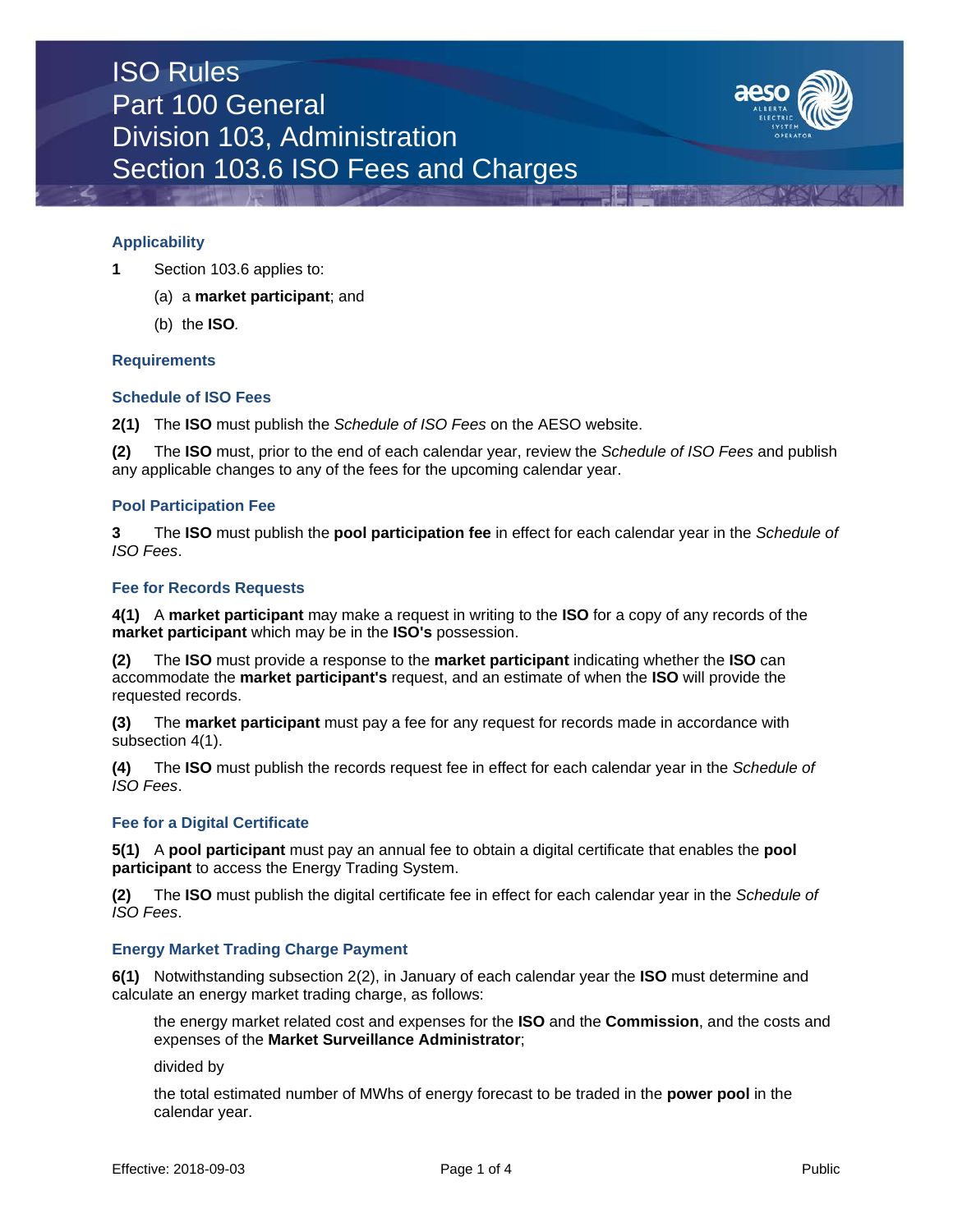# ISO Rules Part 100 General Division 103, Administration Section 103.6 ISO Fees and Charges



**(2)** The **ISO** must publish the energy market trading charge in effect in the *Schedule of ISO Fees*.

**(3)** The **ISO** may, notwithstanding the timing requirements in subsection 6(1), amend the energy market trading charge in accordance with the formula in subsection 6(1) during the calendar year.

**(4)** The **ISO** must notify **market participants** of any amendments pursuant to subsection 6(3) no less than 30 **days** in advance of the amended energy market trading charge coming into effect.

**(5)** A **pool participant** must pay the **ISO** the energy market trading charge for each MWh of energy the **pool participant** purchases or sells through the **power pool** in a **settlement period**.

**(6)** The energy market trading charge dollar amount each **pool participant** must pay is equal to:

the energy market trading charge calculated under subsection 6(1);

multiplied by

the total MWh of energy for the hour for each **pool asset** of the **pool participant**, which is the greater of:

- (a) the **metered energy** the **pool participant** exchanged through the **power pool** for a **settlement period**; and
- (b) the volumes of any registered **net settlement instructions** of the **pool participant**.

# **Charge For Energy from a Long Lead Time Asset Net Costs**

**7(1)** If the **ISO** must pay a **pool participant** for energy from a **long lead time asset** in accordance with subsection 5 of section 103.4 of the **ISO rules**, *Power Pool Financial Settlement*, then **pool participants** with energy consumption during the applicable **settlement interval** must pay to the **ISO** a pro rata charge to recover any **incremental generation costs**, net of energy receipts revenue as referred to in that subsection 5.

**(2)** For any **settlement interval** where the **long lead time energy** was actually required, or was forecasted but not actually required, the **ISO** must calculate an **incremental generation costs** pro rata charge for every **pool participant** with energy consumption during the **settlement interval**, as follows:

the net **incremental generation costs** amount paid in accordance with subsection 5 of section 103.4 of the **ISO rules**, *Power Pool Financial Settlement*, to the **pool participant** issued the **directive** for energy from a **long lead time asset**;

divided by

the total energy consumption of every **pool participant** during the **settlement interval** where the **long lead time energy** was actually required, or was forecasted to be required*.*

# **Pool Participant Payment Default Charge**

**8(1)** If the **ISO** does not receive full payment of any outstanding **financial obligation** amount owed by a **pool participant** by the close of business on the tenth (10<sup>th</sup>) **business day** following the date the **financial obligation** was due, then after realizing on any **financial security** of the **pool participant** the **ISO** may calculate a payment default charge and allocate the charge to **pool participants** in accordance with this subsection 8.

**(2)** The **ISO** must calculate the payment default charge as follows:

the outstanding **financial obligation** amount, net of any realized **financial security** amounts, of the defaulting **pool participant** for the applicable **settlement period**;

divided by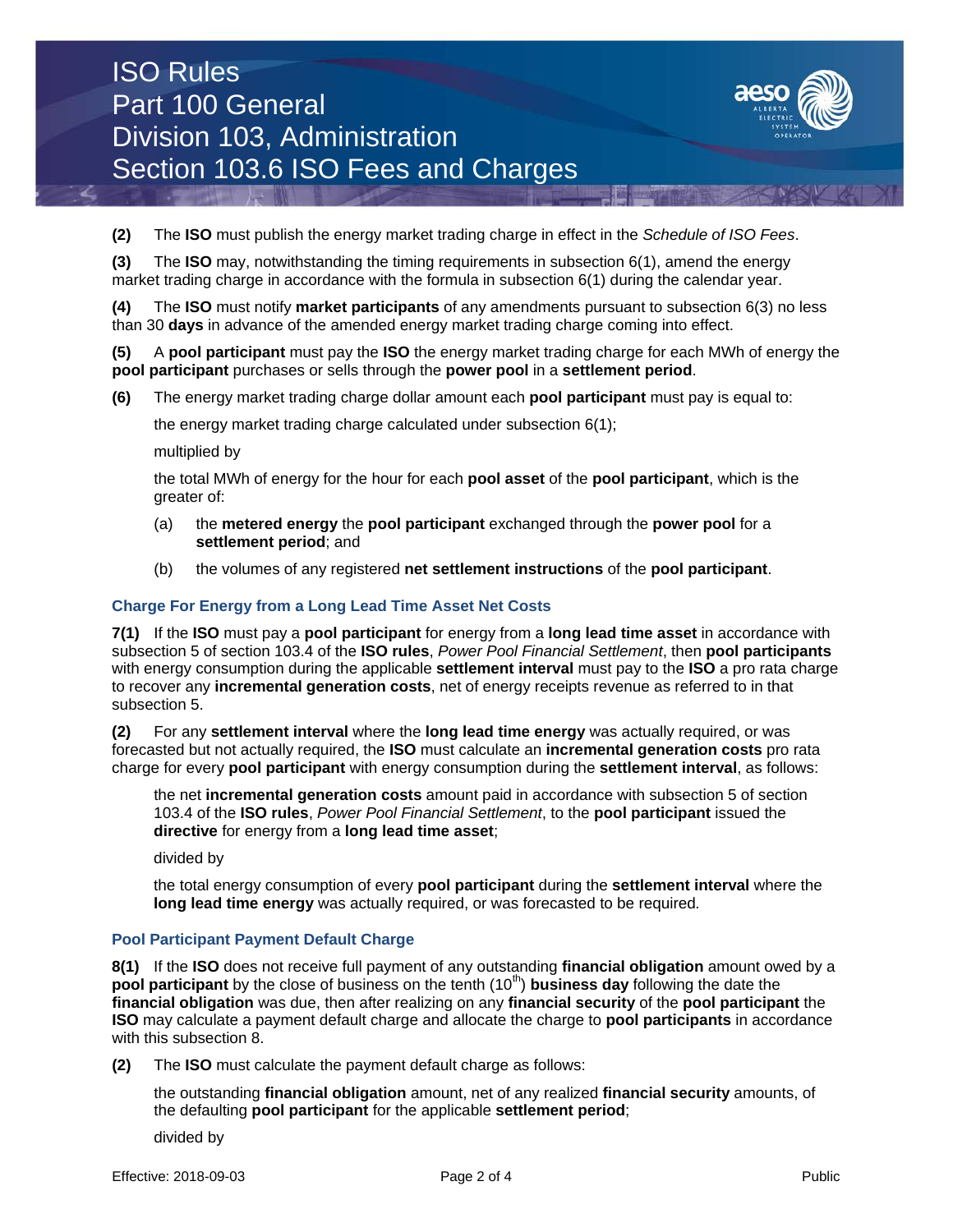# ISO Rules Part 100 General Division 103, Administration Section 103.6 ISO Fees and Charges



the total amount of energy exchanged through the **power pool** by all **pool participants** during the applicable **settlement period**.

**(3)** The **ISO** must allocate the payment default charge on a pro rata basis to each MWh of energy that **pool participants** exchanged through the **power pool** during the **settlement period** for which the **ISO** did not receive full **financial obligation** payment from the defaulting **pool participant**, as outlined in subsection 8(1).

**(4)** The payment default charge must appear as a payment obligation for the **pool participants** referred to in subsection 8(3) in the next **power pool** statement published by the **ISO** following the calculation and allocation of the payment default charge under this subsection 8.

**(5)** The **ISO** must apply the payment default charge amounts the **ISO** receives from the **pool participants** to settle any outstanding **financial obligation** amount that remains owing from the defaulting **pool participant**.

**(6)** If the **ISO** has received payment default charge amounts from **pool participants** under subsection 8(5) and the **ISO** is successful in recovering any outstanding **financial obligation** amount from the defaulting **pool participant** referred to in subsection 8(1), then the **ISO** must credit and refund that recovered amount on a pro rata basis to the **pool participants** who paid the **ISO** as referenced under subsection 8(5).

**(7)** The **ISO** must credit the recovered amount to the applicable **pool participants** as a line item in the next successive final **power pool** statement of those **pool participants** after the date the **ISO** recovers that amount, but the pro rata recovered amount credited and paid to a **pool participant** must not exceed the pro rata amount the **pool participant** originally paid.

**(8)** The calculation, allocation and payment of payment default charges under this subsection 8 does not release, discharge, limit or otherwise affect any outstanding **financial obligations** of the defaulting **pool participant**, and is in addition to any other legal or equitable remedies available to the **ISO** under section 103.7 of the **ISO rules**, *Financial Default and Remedies.*

# **Recovery of Load Settlement Costs**

**9** A **load settlement agent** must pay as a **financial obligation** to the **ISO**, the amount the **ISO**  invoices to recover the **ISO's** costs for administering provincial **load settlement**, which amount is based on the **load settlement agent's** percentage share of the aggregate annual **load** volumes.

# **ISO Recourse to Section 103.7** *Financial Default and Remedies*

**10** The failure of a **pool participant** to pay any fees or charges dollar amount under this section 103.6 is deemed to be a **financial obligation** default event which will allow the **ISO** to have recourse to the rights and remedies of the **ISO** under section 103.7 of the **ISO rules**, *Financial Default and Remedies.*

| Date       | Description                                                                                                    |
|------------|----------------------------------------------------------------------------------------------------------------|
| 2011-07-01 | Initial Release                                                                                                |
| 2013-01-08 | "long lead time energy" changed to "energy from a long lead time asset"                                        |
|            | Updated to refer to subsection 5 of section 103.4 of the ISO rules, Power Pool<br><b>Financial Settlement.</b> |

### **Revision History**